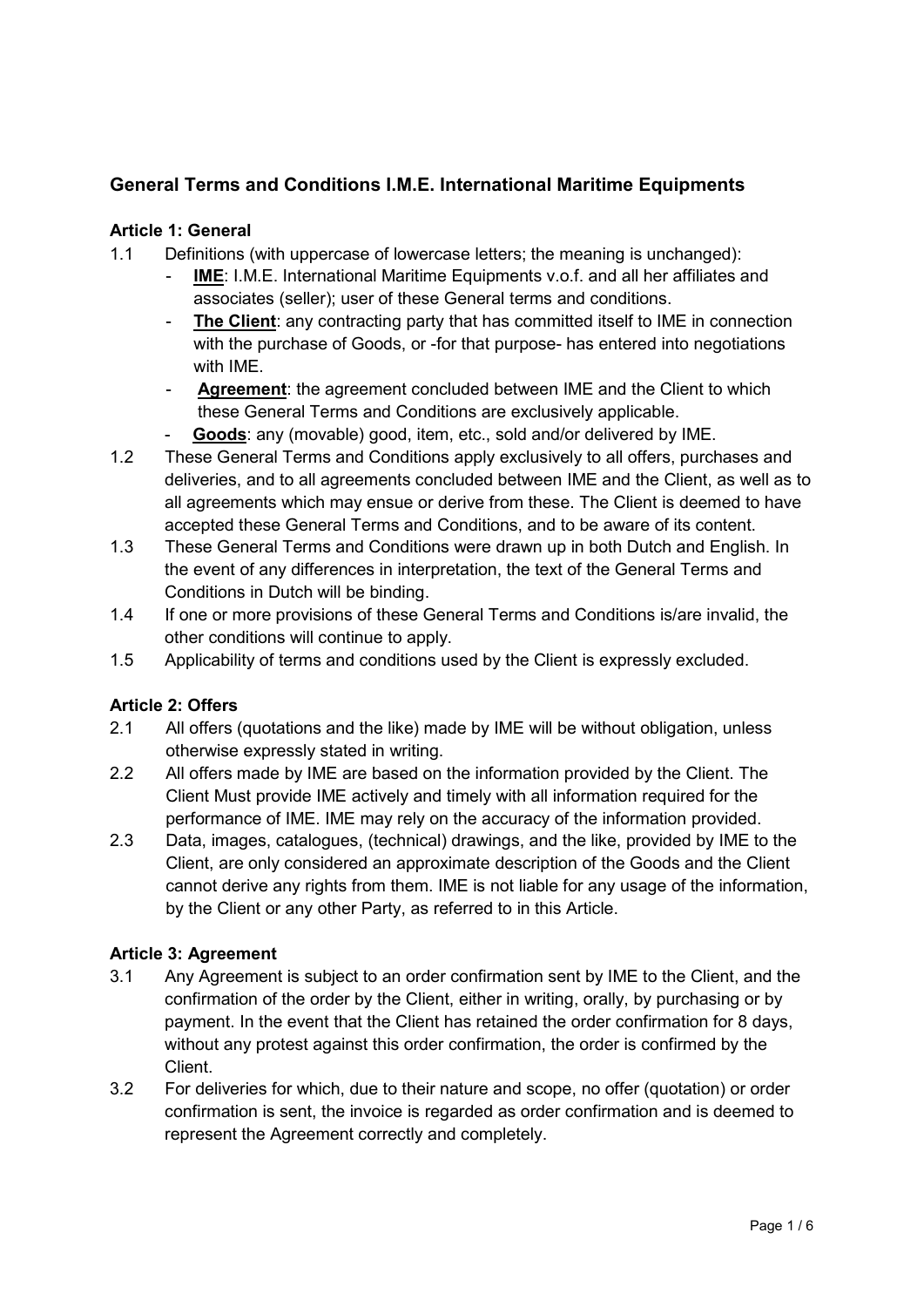### Article 4: Prices

- 4.1 Unless expressly stipulated otherwise, the prices quoted by IME are expressed in Euros and excluding VAT, import and export duties, and other government imposed taxes and levies.
- 4.2 The prices quoted by IME are based on the level of purchase prices and other costs, as applicable at the time of the offer. IME is entitled to pass on any increase of prices and costs due to a change of price-determining factors, such as raw material prices, wages and currency exchange rates, as well as government measures.

#### Article 5: Payment

- 5.1 Except for expressly agreed deviating payment conditions, stated on the order confirmation and/or invoice, payment of any invoice must be made within the stipulated payment term of thirty (30) days after the invoice date.
- 5.2 The Client is not entitled to suspend any payment, nor to set off a payment against a previous and/or subsequent delivery.
- 5.3 If the Client fails to pay the entire amount(s) due within the agreed term of payment, the Client will be in default at the end of that term, without any notice of default being required. Without prejudice to the other rights of IME:
	- a. the Client will owe interest on the outstanding amount equal to the statutory interest for commercial transactions, as from the date on which the amount payable fell due until the date of payment;
	- b. IME is entitled to cancel or suspend the further performance of all current agreements between parties until payment has been made;
	- c. IME will furthermore have the right to have the invoice collected in court or via the credit insurance company, in which case all the costs involved, which are set at a minimum of 15% of the claim and a minimum of  $\epsilon$  500,=, will be borne by the Client, and;
	- d. any agreed payment discount will expire.

# Article 6: Delivery and transfer of risk

- 6.1 The delivery period, as stated in the offer or order confirmation, is on an approximate basis. IME is in no event liable for exceeding the delivery period.
- 6.2 If the Client wishes to agree on a deviating delivery period, including but not limited to delivery whereby time is of the essence, and this deviating delivery period is accepted by IME, the additional costs associated with this deviating delivery period will be passed on to the Client. Any delays in delivery as a result of changes in the order can never be regarded as a breach of contract on the part of IME, nor is IME obliged to pay any compensation.
- 6.3 Delivery will be made 'Ex Works' (EXW), IME's place of establishment, in accordance with the applicable Incoterms®. The risk attached to the Goods passes to the Client at the time IME makes the Goods available to the Client; when actually leaving the company/warehouse, or any other storage space of IME.
- 6.4 If Goods ordered are available to the Client, but the Client does not accept the Goods upon their delivery, IME will have the right: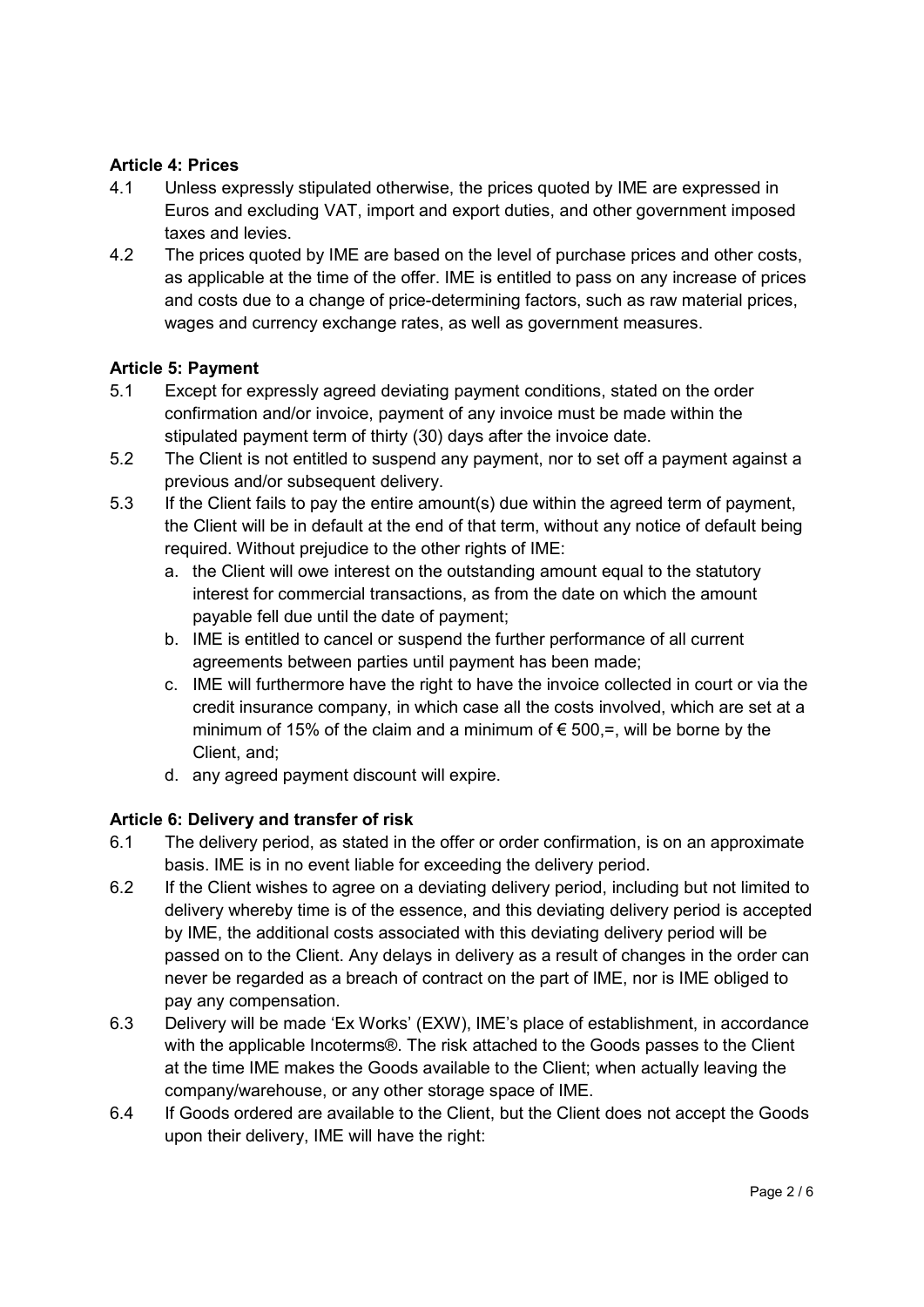- a. to deliver the Goods by means of written notification from IME, in which case the Goods will be stored at IME or at the carrier for the Client's account and risk, including the risk of loss of quality, as from the moment at which that notification is given;
- b. after 30 days of storage of the Goods by IME, without the Client having taken delivery during those 30 days against payment of the purchase price, interest and costs due, to regard those Goods as having been relinquished by the Client and to use them at IME's discretion or to dissolve the Agreement;
- c. to dissolve the Agreement with the Client in whole or in part and to sell and deliver the Goods to a third party or third parties. In that case, if IME incurres any loss as a result of the Client's failure to accept the Goods the Client will be liable for those costs and any loss or damage from IME.

# Article 7: Retention of title and security

- 7.1 Without prejudice to the provisions of these General Terms and Conditions, all Goods delivered by IME at any time will remain IME's property until all IME's claims against the Client, that fall within the scope of Article 3:92 of the Dutch Civil Code, on any ground whatsoever and irrespective of whether they are immediately payable, including interest and costs, have been paid by the Client.
- 7.2 Until the Client has paid all the claims, the Client will not have the right to pledge the Goods to third parties or to transfer possession of the Goods, except for the Goods delivered by IME that the Client transfers in the context of the normal conduct of business. In the event of violation of this provision, IME will have the right to take back all the Goods delivered by IME from the place where those Goods are located, without any authorization from the Client or the court being required. In that case all IME's claims will furthermore fall due immediately and in full.
- 7.3 The Client bears the risk of any damage, such as damage due to fire, water or explosions, and/or loss or theft of the Goods that are subject to retention of title, or that are in the possession of the Client (and subject to retention of title). The Client is obliged to store the Goods with due care and as recognizable property of IME. For the duration of the retention of title, the Client is obliged to adequately insure the Goods against fire, water and explosion damage, as well as theft. Upon IME's first request, the Client must provide IME a copy of the relevant insurance policy.
- 7.4 In the event that IME wishes to exercise its rights as referred to in paragraph 1 of this Article, the Client will give irrevocable permission to IME, or by IME appointed third parties, to enter all those places where property of IME is or may be located, as well as to take those properties. In this case, all the costs involved will be borne by the Client.
- 7.5 If, at the discretion of IME, the financial position and/or payment behaviour of the Client is cause for concern, IME has the right to demand the Client, to immediately provide adequate security for the first and/or later deliveries, as IME deems sufficient. If the Client does not comply with such demand within the period set, IME is entitled to immediately suspend further performance of the agreement, without being obliged to pay any compensation and without prejudice to IME's other (legal) rights. In that case all IME's claims – for whatever reason – will furthermore fall due immediately and in full.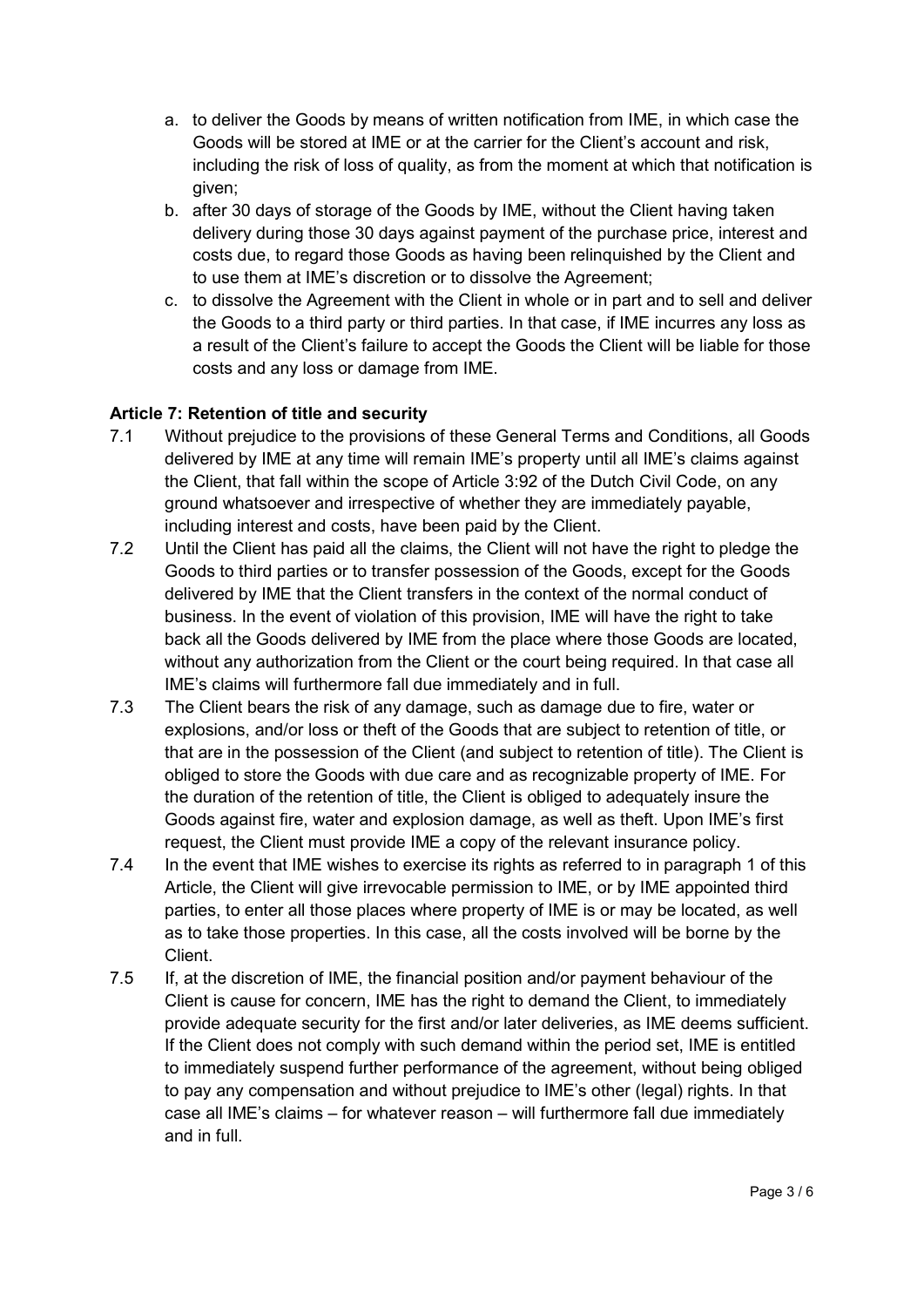### Article 8: Quality, inspection and complaints

- 8.1 If and insofar as the Goods offered by IME are subject to a warranty statement from third parties, these Goods are considered to have been inspected and accepted by the Client, as in accordance with the aforementioned warranty statement. To the exclusion of any claim against IME, the Client undertakes to make a claim under the warranty, solely against the third parties that have issued this warranty statement, or against the third party(-ies) as manufacturer appointed in a derivation certificate. IME is not liable for any warranty statement, not even in the event that a derivation certificate was made. The Client must hold the party appointed in the derivation certificate liable. The Client indemnifies IME against all claims in this regard.
- 8.2 The Client is deemed to inspect the delivered Goods for quantity and/or damage as soon as the Goods are at the disposal of the Client, or at the latest within three (3) days thereafter. Any complaint must be submitted to IME in the manner specified in this Article, and within five (5) working days.
- 8.3 The Client must define any discovered defects and/or damage, on the delivery note, invoice and/or delivery document. The complaint must be made by means of a written, accurate statement of the nature and grounds of the complaints, including – in any case – dated photographs showing the defects, by filing the delivery note, invoice and/or delivery document. If the Client does not make this written complaint in the manner as mentioned in this Article, the Client is deemed to have received and approved the delivered Goods in good condition.
- 8.4 If the complaint is accepted and considered to be valid by IME, IME is only obliged to repair the faulty Good(s), or to replace them in accordance with the order, without the Client being entitled to compensation in any form whatsoever.
- 8.5 Invoking a complaint does not release the Customer from its payment obligations towards IME.
- 8.6 The provisions of Articles 8.3 and 8.4 apply, without prejudice to the provisions of Article 8.1. IME may at any time rely on Article 8.1 to reject any claim or complaint.

#### Article 9: Force Majeure

- 9.1 IME is entitled to suspend the performance of her obligations if she is temporarily prevented from performing her contractual obligations, due to force majeure.
- 9.2 For these purposes an event of force majeure means any circumstance, including but not limited to illnesses (of any kind or type, including the COVID-19 virus), pandemic, epidemics, negative travel advice in relevant areas (such as an area of production, transit, storage or delivery), ice conditions (such as floating ice), extreme weather conditions, terrorist attacks, flooding, legal restrictions, strikes, government measures, delays in the supply, export bans, riots, war, mobilisation, transport restrictions, defects of machines, breakdowns in the power supply, import restrictions, fire, shortage or drop out of staff, illness of staff, and all other forms of force majeure that IME could not reasonably take into account and as a result of which IME cannot reasonably be required to perform the agreement in the normal manner.
- 9.3 The parties will not be entitled to compensation for damage suffered or to be suffered because of suspension or termination as referred to in this Article.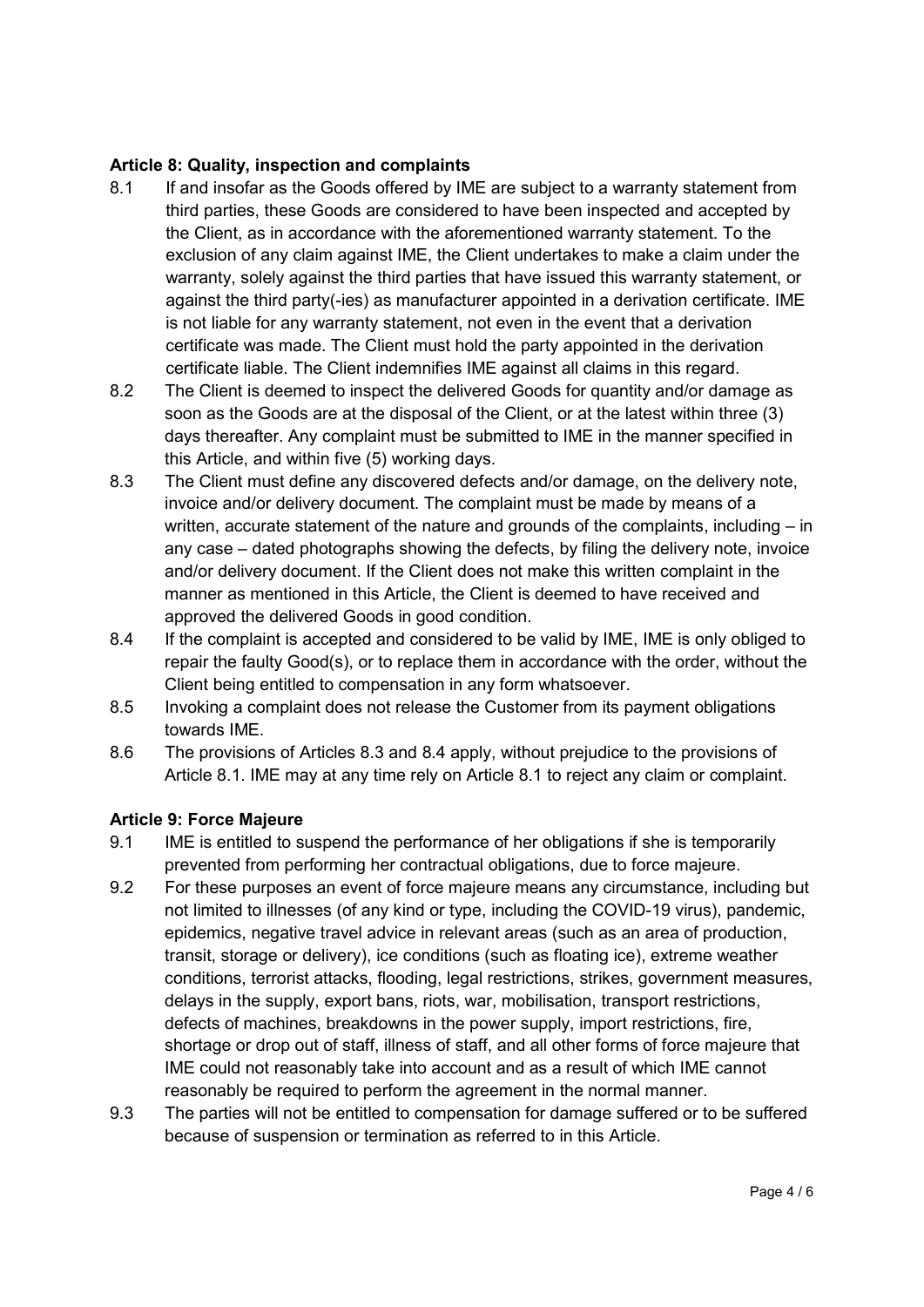### Article 10: Warranty

- 10.1 Announcements by or on behalf of IME, regarding the quality, composition, application possibilities, characteristics and usage of the delivered Goods are only valid as a warranty, if they have been confirmed by IME, expressly and in writing on its own warranty statement.
- 10.2 If a warranty statement has been issued, in which a third party as manufacturer issues the warranty, the Client is only entitled to make a claim under the warranty against this third party. If a derivation certificate has been issued, the Client is only entitled to make a claim under the warranty against the in the derivation certificate appointed manufacturer.
- 10.3 a. No warranty is given if the defects result from:
	- normal wear and tear;
	- improper use:
	- incomplete or incorrect information, as referred to in Article 2.2;
	- lack of maintenance or improper maintenance;
	- installation, fitting, modification or repair by the Client or third parties;
	- defects in, or unsuitability of materials or auxiliary materials prescribed, or used by the Client.
	- b. No warranty is given in respect of:
		- goods supplied that were not new at the time of delivery;
		- the inspection and repair of goods of the Client;
		- parts for which a manufacturer's warranty has been provided.
- 10.4 The provisions of this Article apply mutatis mutandis to any claims by the Client based on a breach of contract, non-conformity or on any other basis whatsoever.
- 10.5 The Client acknowledges that use, and circumstances such as (improper) maintenance, (improper) cleaning activities, failure to follow the instructions, etc. affect the quality of the Goods. At all times, the Goods must be inspected by the Client prior to use and the Client will use the Goods solely in the usual and appropriate manner. Furthermore, the Client is obliged to store and maintain the Goods properly. Use of the Goods will decrease the integrity of the Goods and increase the risk of damage. The Client will replace the Goods in a timely manner. IME is not liable for damage caused by defects during use, nor for damage resulting therefrom. The Client indemnifies IME with regard to such claims from third parties.

#### Article 11: Limitation of liability

- 11.1 IME's liability is at any time limited to the obligations arising from Article 8.4 (remedy), without prejudice to Article 8.1 and other limitations of liability.
- 11.2 If, for any reason whatsoever, IME cannot invoke the limitation in paragraph 1 of this Article, the obligation to pay damages – irrespective of the legal basis – will be limited to a maximum of 25% of the total invoice amount (excluding VAT). If the Agreement comprises parts or partial deliveries, the obligation to pay damages is limited to a maximum of 25 % (excluding VAT) of the invoice amount of that part or that partial delivery.
- 11.3 Any claim for damage arising from shortcoming in compliance or a wrongful act on the part of IME becomes prescribed/time-barred, in derogation of Article 3:310 of the